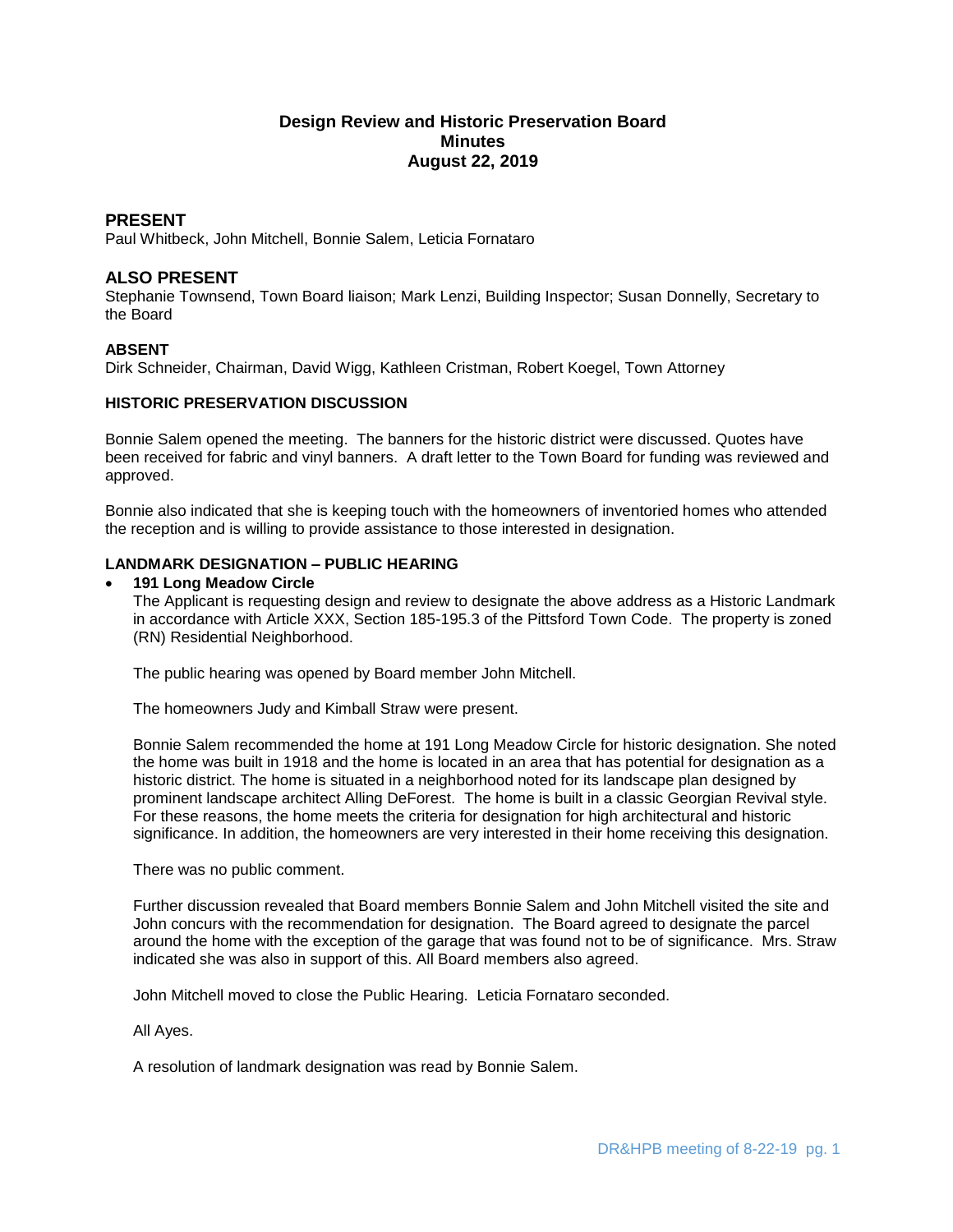The resolution was moved by Board member, Bonnie Salem, seconded by Board member, John Mitchell, and was voted upon by members of the Board as follows:

Dirk Schneider voted Absent David Wigg voted Absent Bonnie Salem voted Ave Kathleen Cristman voted Absent Leticia Fornataro voted Aye Paul Whitbeck voted Aye John Mitchell voted Aye

The home and parcel surrounding the home with the exception of the current garage was granted Historic Designation status per Case #01-2019 on August 22, 2019.

## **RESIDENTIAL APPLICATION FOR REVIEW**

### **77 Meadow Cove Road**

The Applicant is requesting design review for the addition of livable space above an existing garage. The addition will be approximately 768 sq. ft. and include two bedrooms and two bathrooms. The materials will match the existing home.

The homeowner Mary Refermat was present accompanied by her four children.

She indicated that the footprint of the home will not change with the new construction, the home will receive a new roof and all materials used on the addition will match the existing.

Paul Whitbeck moved to accept the application as submitted.

Leticia Fornataro seconded.

All Ayes.

#### **28 Kirklees Road**

The Applicant is requesting design review for the renovation of a garage into livable space. The garage will be renovated into a master suite and living room and will be approximately 570 sq. ft. The garage door will be filled in and new windows will be added to the front facade as well as the side and rear of the existing garage.

The homeowner, Mary Utman, was present.

She indicated she is not changing the footprint of the home. The garage door will be replaced by two windows for the new living space. An area of 2-3 ft will be provided in front of the former garage door area for an area for plantings to buffer the area.

Bonnie Salem expressed concerns about this design fitting into the neighborhood. Leticia Fornataro provided advice on maintaining a door and perhaps replacing with a new door to avoid a cold spot.

Leticia Fornataro moved to accept the application as submitted with the condition that a minimum of 3 ft. of landscaping be maintained in front of the former garage door area to provide buffering.

Paul Whitbeck seconded.

All Ayes.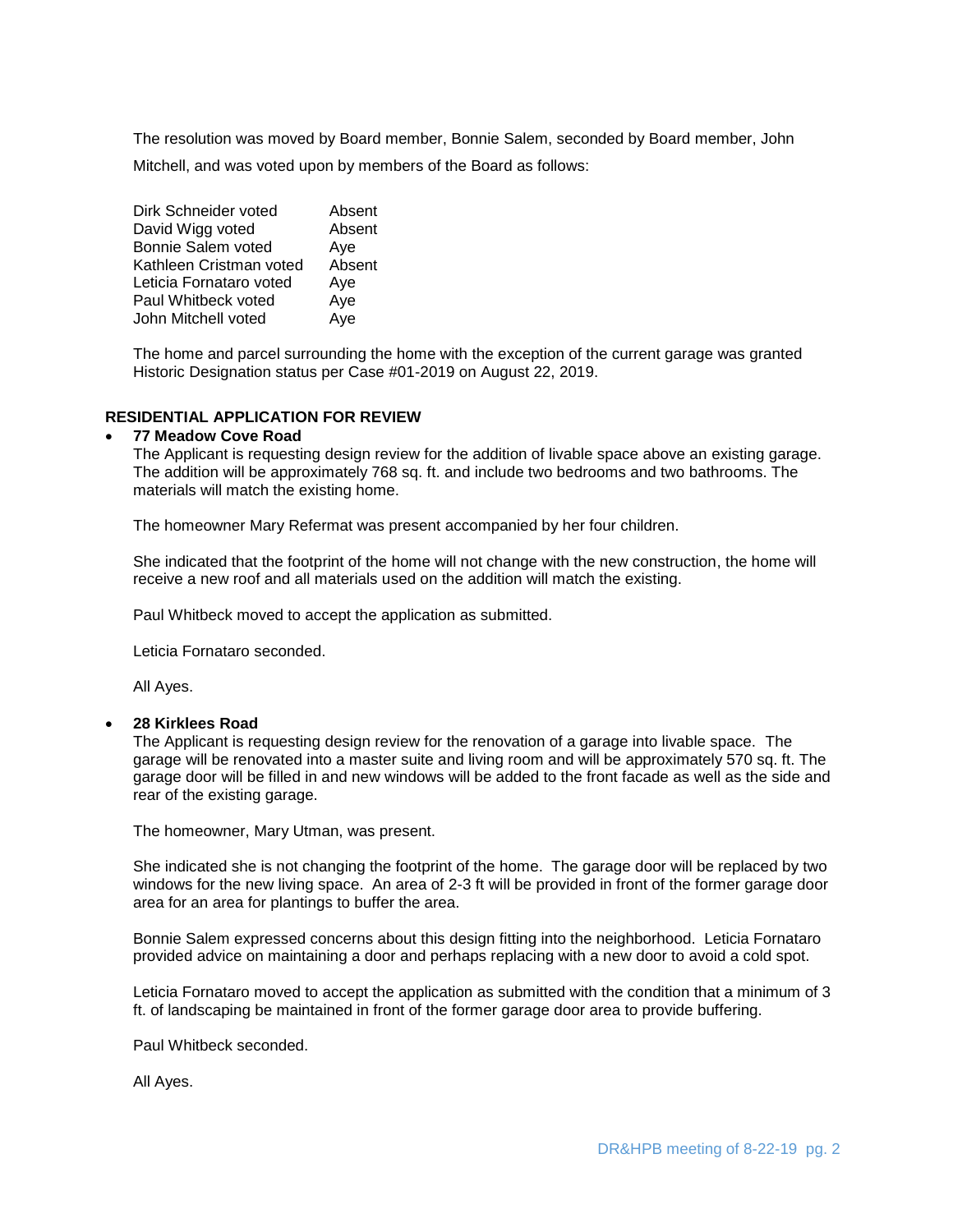### **5 Krislynn Drive**

The Applicant is requesting design review for the two-story addition. The addition will be located to the west side of the home and will be approximately 1000 sq. ft. Included on the south side of the addition will also be a 120 sq. ft. attached shed.

Doug Templeton was present to discuss the application with the Board.

Leticia Fornataro disclosed that she has worked with Doug in the past but did not feel it would affect her vote. This was agreeable to the applicant.

Mr. Templeton discussed that this 26' x 19  $\frac{1}{2}$ ' addition is aimed towards a wooded area. This application has received an area variance from the Zoning Board of Appeals on 8/19/19 for a side setback. He presented additional photos to the Board.

John Mitchell moved to accept the application as submitted.

Bonnie Salem seconded.

All Ayes.

#### **91 Maywood Avenue**

The Applicant is requesting design review for an addition to a garage and a new front porch. The garage addition will be located to the front and side of the current garage and will be approximately 150 sq. ft. The front porch addition will be approximately 45 sq. ft. The home will receive exterior refacing, new siding and stone.

Architect Patrick Morabito was present to represent the homeowners. Mr. Morabito indicated that the project will entail refacing the existing house, adding a front porch and expanding the garage. Metal roofs will be installed over the windows over the first story windows on the front elevation.

Bonnie Salem moved to accept the application as submitted.

Paul Whitbeck seconded.

All Ayes.

### **RESIDENTIAL APPLICATION FOR REVIEW – NEW HOMES**

#### **2179 West Jefferson Road**

The Applicant is requesting design review for the construction of a one story single family home. The home will be approximately 2431 sq. ft. and will be located on a now empty lot. The previous house was demolished in 2018.

The property owner, Sandip Sur, was present. Mr. Sur was present to request approval for a new home. Upon review, the Board expressed concerns that the garage is 27 ft. forward of the front elevation of the home.

Mark Lenzi cited that it might prove necessary to flip the design of the home so that the garage is on the opposite side to address potential grading concerns at the road for the driveway.

Many Board members felt that this prominent garage design is in conflict with the Design Guidelines for homes in the Town of Pittsford. Another concern is the garage wall on the east elevation has only one door to break up the massing. The Board did not feel that landscaping is a solution to the problem.

After discussion and recommendations from the Board for Mr. Sur to reconsider the design, the Board held a vote.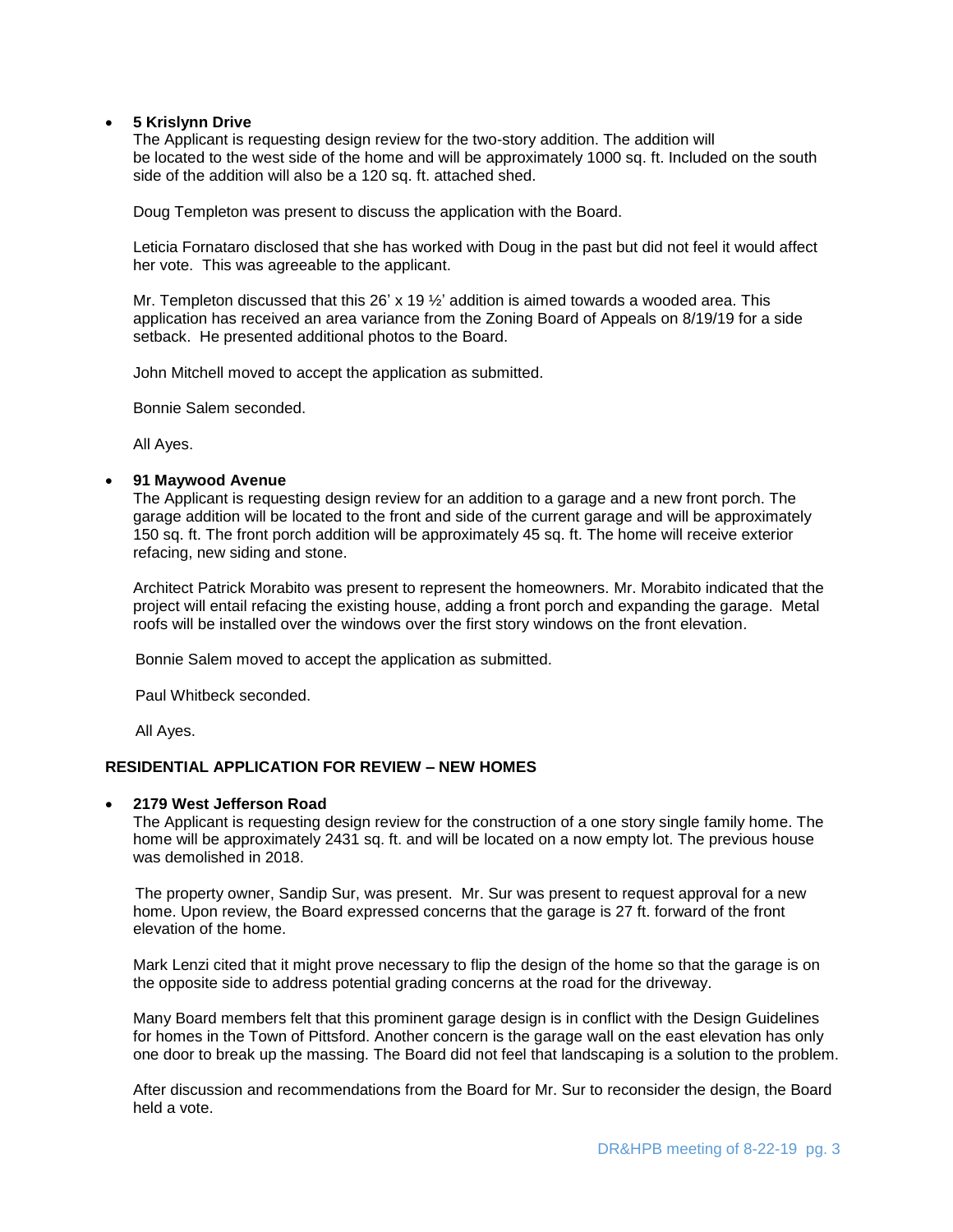John Mitchell moved to accept the application as submitted. Bonnie Salem seconded.

Mitchell – nay Salem – nay Fornataro – nay Whitbeck – nay

Due to a lack of a majority vote of the fully constituted Board, the application received no action.

#### **17 Coventry Ridge**

The Applicant is requesting design review for a new single-family one story home. The new home will be approximately 2,302 sq. ft. and will be located in the Coventry Ridge subdivision.

Steve Maynard, representing Spall Homes, was present.

 He indicated the proposed home is in the patio neighborhood. The façade is a combination of brick and horizontal siding with a brick return 3 ft. from the ground on the side elevations. It was noted the garage is in line with the front porch.

Bonnie Salem moved to approve the application as submitted.

John Mitchell seconded.

All Ayes.

#### **26 Hawkstone Way**

The Applicant is requesting design review for the construction of a one story single family home. The home will be approximately 2290 sq. ft. in the Cottages Subdivision.

Marie Kenton of Ketmar was present to discuss the application.

The ranch home is clapboard shingled with cultured stone.

John Mitchell moved to accept the application as submitted.

Paul Whitbeck seconded.

All Ayes.

### **26 Escena Rise**

The Applicant is requesting design and review for the construction of a new 3475 sq. ft. two-story single family home. The first floor will be 1926 sq. ft. and the second floor will be 1549 sq. ft. This home will be located in the Wilshire Hills Development.

Jeff Brokaw of Morrell Builders was present.

After discussion with the Board, Leticia Fornataro moved to accept the application as submitted.

John Mitchell seconded.

All Ayes.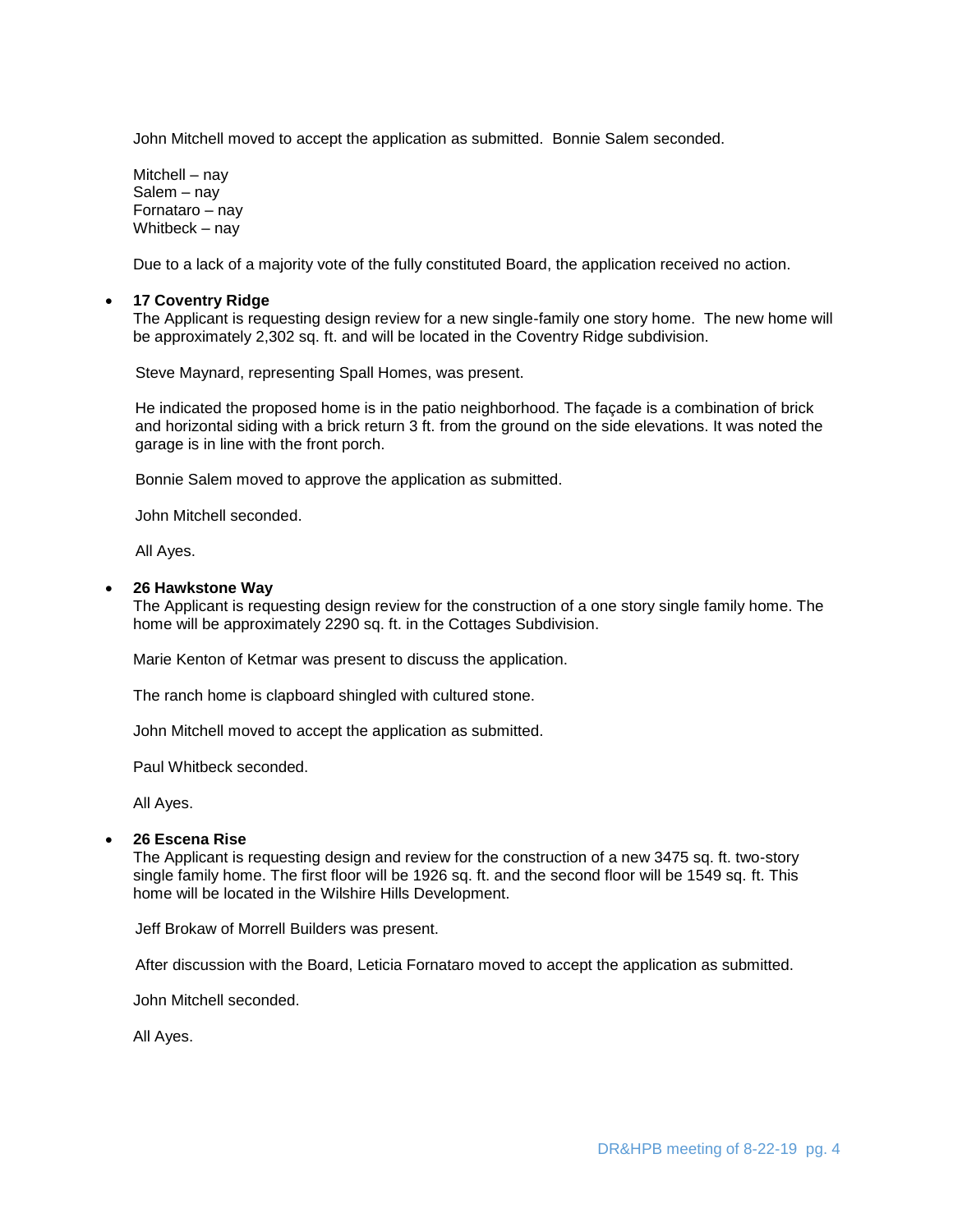## **COMMERCIAL APPLICATION FOR REVIEW**

#### **3050 Monroe Avenue**

The Applicant is requesting design review for the addition of a business identification sign. The sign will be approximately 24 sq. ft. and will identify "Wells Fargo Home Mortgage". The applicant was approved for a business identification sign at the April  $11<sup>th</sup>$  meeting but has come back for a change to the design.

No representative was present.

The Board reviewed the application. Mark Lenzi provided information to the Board for this application. He indicated that the new sign fits the sign requirements for Town Code.

The Board specified that the sign should represent the drawing as depicted in rendering #3 and that the logo should by separate from the lettering.

Leticia Fornataro moved to accept the application as submitted with the condition that the logo and letters be moved to be in line with the top and bottom edges of the semicircle on the rendering.

Bonnie Salem seconded.

All Ayes.

#### **3400 Monroe Avenue**

The Applicant is requesting design review for the renovation that will include the addition of windows to the side of a commercial building. The windows will match the existing windows in the front. The attached picture is for reference of the windows only.

Chris Hill was present to discuss the application for Allens Creek Oral Surgery.

Four windows will be situated on the elevation facing Allens Creek providing natural lighting for the patients in the practice.

The sign permit approval will be separate from this approval.

A large planter box in front of the building will be kept and maintained.

Paul Whitbeck moved to accept the application as submitted.

Leticia Fornataro seconded.

All Ayes.

#### **3040 Monroe Avenue**

The Applicant is requesting design review for the addition of a business identification sign. The sign will be for the business "Code Ninjas" and will be approximately 20.65 sq. ft. located on the front of the building.

James Cossavella was present to discuss the application with the Board. He explained that the business Code Ninjas is a franchise providing drop in tutoring for computer education. The logo is a corporate logo which fits the code requirements for the Town Code.

John Mitchell moved to accept the application as submitted.

Bonnie Salem seconded.